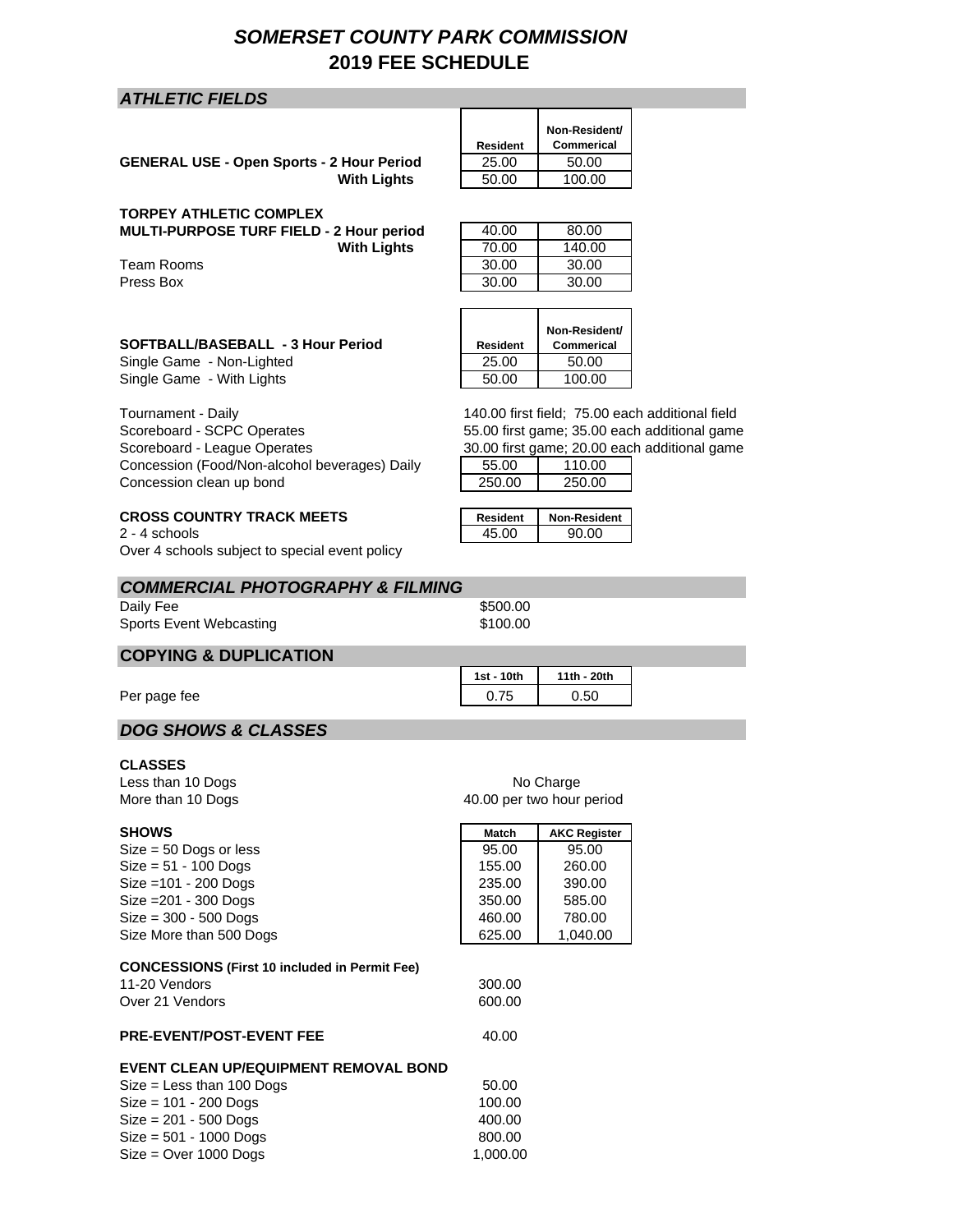# *ENVIRONMENTAL SCIENCE*

#### **TRIP FEES**

### **COURSE FEES -hourly rate, plus materials** 6.00 7.00

#### **WATERCRAFT PROGRAMS**

#### **CAMPING PROGRAMS**

#### **LONG DISTANCE MULTI-DAY TRIP**

**Educational Time** 

#### **SCHOOL & GROUP PROGRAMS**

Visiting Schools - SCPC Parks, One program title Visiting Schools - SCPC Parks, Two program titles Schools - At school per program title - First Hour Schools - At school per program title - Add. Hour Home Schools Scout/Community Group (Up to 15 people) Scout/Community Group, 16+ people; add/person

#### **BIRTHDAY PARTY**

Two hours - Maximum of 12 people

### **EDUCATOR WORKSHOPS**

In-Service Training (maximum 25 teachers) Off-Site Workshop/Consultation - Up to 15 people Off-Site Workshop/Consultation - Over 15 people School Yard Habitat Workshop

#### **HALLOWEEN WALK ADVANCE TICKET SALES**

#### **AWESIM KIDS & ECO-EXPLORERS**

Nine (9) Day Session 648.00 Two (2) Week Session 720.00 Extended Hours Option

#### **GROUNDS PERMIT**

Classes up to 15 participants 60.00 Additional participant, exceeding 15

#### **COUNTY CAPER**

**TRAIL SCRAMBLE**

### **ECO-EXPLORERS ONE WEEK SESSION**

**ECO-EXPLORERS SPRING BREAK SESSION**

**COYOTE KIDS ONE WEEK SESSION**

| <b>TRIP FEES</b>                                | Student/SR.     | Adult |
|-------------------------------------------------|-----------------|-------|
| Half-Dav                                        | 20.00           | 25.00 |
| Full Day                                        | 30.00           | 40.00 |
| <b>COURSE FEES -hourly rate, plus materials</b> | 6.00            | 7.00  |
| <b>WATERCRAFT PROGRAMS</b>                      | <b>All Ages</b> |       |
| Introduction Canoe Workshop                     | 14.00           |       |
| Introduction Kayak Workshop                     | 25.00           |       |
| Short Paddling Trip; 2 - 4 hours                | 30.00           |       |
| Medium Paddling Trip; 4 - 8 hours               | 60.00           |       |
| Long Paddling Trips; 9 - 12 hours               | 75.00           |       |
|                                                 |                 |       |

| 65.00 |  |
|-------|--|
|       |  |

| Student/SR.  | HubA         |
|--------------|--------------|
| $5.00/h$ our | $6.00/h$ our |

| <b>In-County</b> | <b>Non-County</b> |
|------------------|-------------------|
| 100.00           | 175.00            |
| 165.00           | 290.00            |
| 125.00           | 225.00            |
| 50.00            | 75.00             |
| 50.00            | 75.00             |
| 35.00            | 50.00             |
| 2.00             | 3.00              |

| Resident | <b>Non-Resident</b> |
|----------|---------------------|
| 75 NO    | 250.00              |

| 350.00           |
|------------------|
| 60.00            |
| 5.00 each        |
| 25.00 per person |
|                  |

6.00 per person

8.50 per person

 3.00 per person 20.00 per team

10.00 per person

125.00 per person

360.00 per person

187.00 per person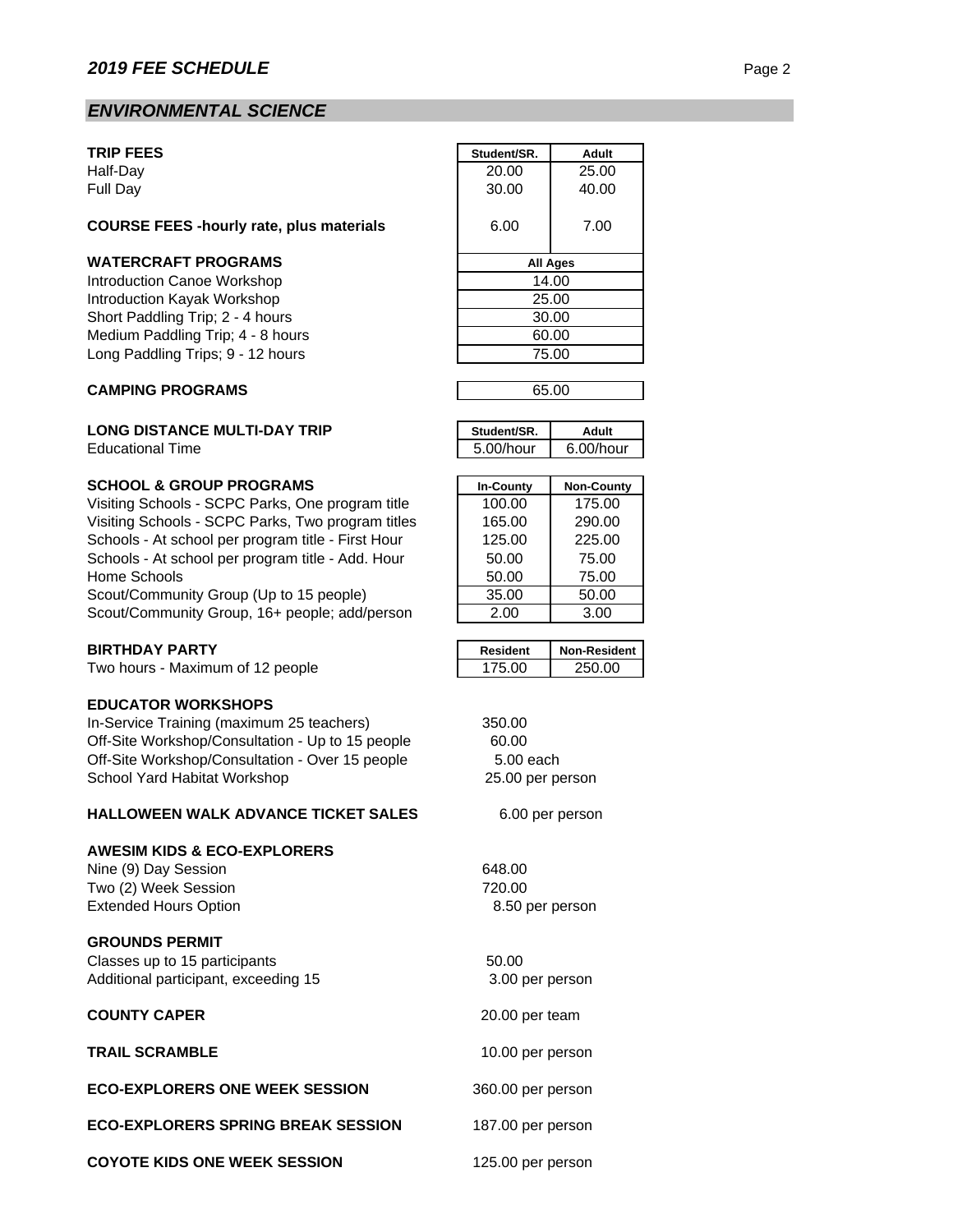# *FLYING FIELD*

|                          | County Youth   County Adult   Non-Resident |       |       |  |
|--------------------------|--------------------------------------------|-------|-------|--|
| <b>ANNUAL USE PERMIT</b> | 15.00                                      | 30.00 | 50.00 |  |
|                          |                                            |       |       |  |

# *GARDENS*

|                                                       | In County              | <b>Out of County</b> |  |  |  |
|-------------------------------------------------------|------------------------|----------------------|--|--|--|
| <b>SPEAKING FEES - EDUCATIONAL</b>                    | 75.00                  | 100.00               |  |  |  |
| <b>TOURS - Colonial Park &amp; Buck Gardens</b>       |                        |                      |  |  |  |
| Garden Tour - Group of 15 or less                     | 90.00                  |                      |  |  |  |
| Garden Tour - Group of 16 or more                     |                        | 7.00 per person      |  |  |  |
|                                                       |                        |                      |  |  |  |
| <b>PHOTOGRAPHY &amp; WEDDING CEREMONIES</b>           |                        |                      |  |  |  |
| Wedding Ceremony (Buck Garden, excluded)              | 150.00 per hour/garden |                      |  |  |  |
| <b>Wedding Photography</b>                            | 150.00 per hour/garden |                      |  |  |  |
| <b>Wedding Photography - Natirar</b>                  |                        | 95.00 per hour       |  |  |  |
| Professional Photography / Family                     |                        | 75.00                |  |  |  |
|                                                       |                        |                      |  |  |  |
| <b>WORKSHOP/FIELD STUDY PROGRAMS</b>                  | 15.00                  |                      |  |  |  |
| <b>GROUNDS PERMIT</b>                                 |                        |                      |  |  |  |
| Classes up to 15 participants                         | 75.00                  |                      |  |  |  |
| Additional participant, exceeding 15                  | 3.00 per person        |                      |  |  |  |
|                                                       |                        |                      |  |  |  |
| <b>LEONARD J. BUCK GARDEN</b>                         | <b>Non-Profit</b>      | Other                |  |  |  |
| ROOM, COURTYARD & DECK RENTAL                         | 50.00                  | 75.00                |  |  |  |
| Clean-Up Fee                                          | 20.00                  | 20.00                |  |  |  |
| On-Site Audio/Visual Equipment Rental                 | 5.00                   | 5.00                 |  |  |  |
|                                                       |                        |                      |  |  |  |
| <b>GUIDED WALKS - Buck Garden</b>                     |                        |                      |  |  |  |
| Guided Walk (non-group) per person<br>7.00 per person |                        |                      |  |  |  |
|                                                       |                        |                      |  |  |  |
|                                                       |                        |                      |  |  |  |

# *GENERAL FACILITIES/AREAS*

**INDIVIDUAL PICNIC TABLE, PARKING & FISHING** No Fee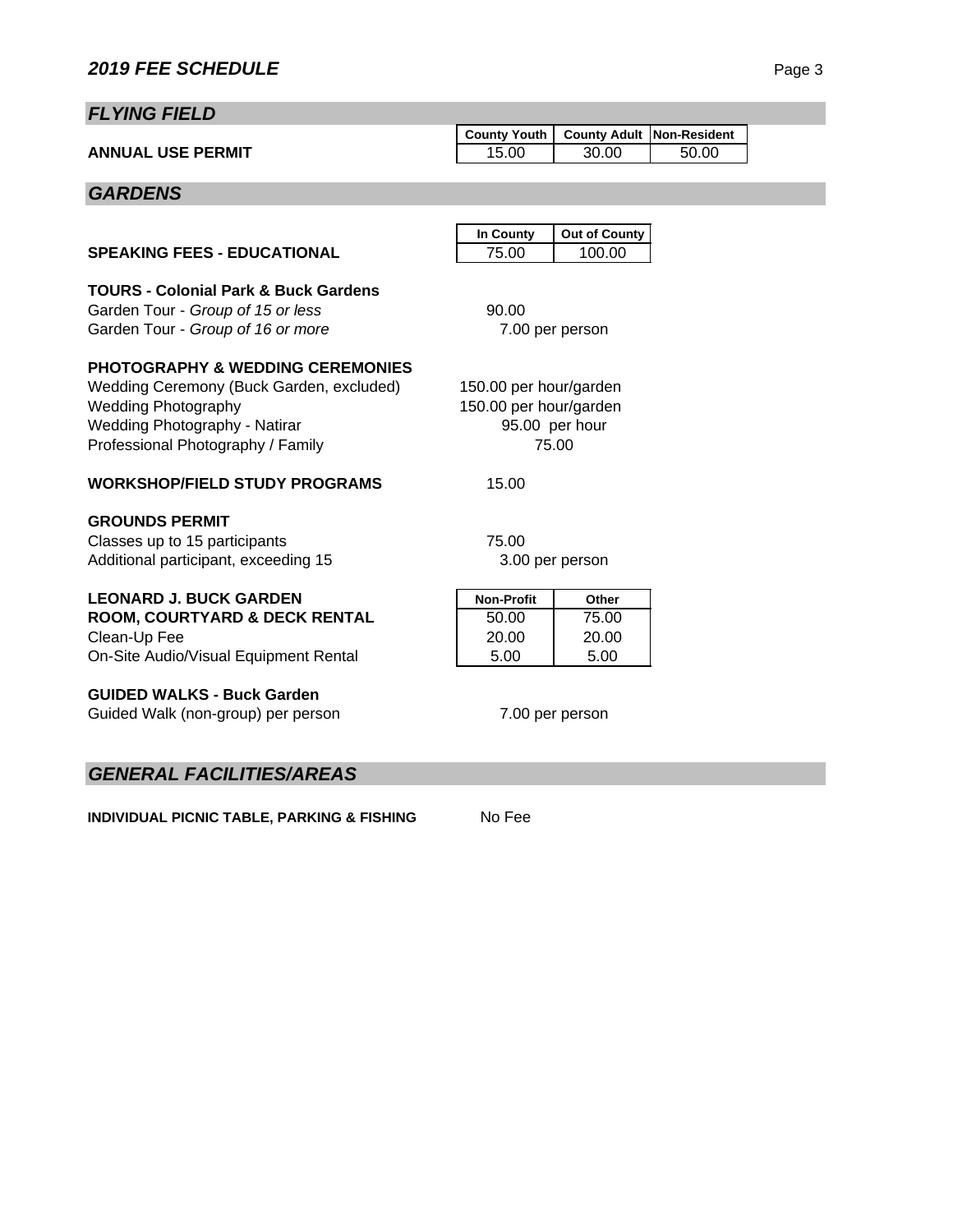# **2019 FEE SCHEDULE** Page 4 *GOLF*

| <b>REGISTRATION (ID CARD)</b> | Junior | <b>Senior</b> | Jr. Adult * | Adult | NonRes. Jr/Sr | <b>NonRes. Adult</b> |
|-------------------------------|--------|---------------|-------------|-------|---------------|----------------------|
| Annual Fee                    | 40.00  | 40.00         | 50.00       | 55.00 | 175.00        | 200.00               |

\* Junior Adult is ages 19 - 29

#### **Business Registration (4 cards)** \$1,200.00

**League Player Registration Fee**

**Winter Rates (All days) - ALL COURSES**

#### **GREENS FEES - REGULAR Tees &**

**Green Knoll, Quail Brook.** *Spooky Brook, and Warrenbrook* Monday through Friday Saturday, Sunday & Holidays.

| Regular posted Monday through Thursday Rates, through March 1<br><b>RSES</b> |                                            |               |           |       |           |       |  |  |  |
|------------------------------------------------------------------------------|--------------------------------------------|---------------|-----------|-------|-----------|-------|--|--|--|
| Greens                                                                       | <b>Non-Registered</b><br><b>Registered</b> |               |           |       |           |       |  |  |  |
|                                                                              | <b>Junior</b>                              | <b>Senior</b> | Jr. Adult | Adult | Jr/Senior | Adult |  |  |  |
|                                                                              |                                            |               |           |       |           |       |  |  |  |
|                                                                              | 19.00                                      | 19.00         | 22.00     | 27.00 | 35.00     | 45.00 |  |  |  |
|                                                                              | 25.00                                      | 25.00         | 27.00     | 31.00 | 50.00     | 54.00 |  |  |  |

| <b>GREENS FEES - Noon to Twilight 9 Holes</b>                     | Registered |               |           |       | <b>Non-Registered</b> |       |  |
|-------------------------------------------------------------------|------------|---------------|-----------|-------|-----------------------|-------|--|
| Green Knoll, Quail Brook,<br><b>Spooky Brook, and Warrenbrook</b> | Junior     | <b>Senior</b> | Jr. Adult | Adult | Jr/Senior             | Adult |  |
| Monday through Friday                                             |            |               |           |       |                       |       |  |
|                                                                   | 11.00      | 11.00         | 12.00     | 16.00 | 20.00                 | 25.00 |  |

\$50 - 9 Hole League / \$100 - 18 Hole League

#### **GREENS FEES - TWILIGHT SPECIAL**

#### **Green Knoll, Quail Brook,**

#### *Spooky Brook, and Warrenbrook*

#### **GREENS FEES - DISCOUNTS**

### *All courses*

Monday through Friday Ages 75 to 84 (Registered Residents) Ages 85 and older (Registered Residents) Somerset Patriots Green Fee  $$25.00$ Active Duty Military **Appropriate Registered Rate** 

20% of Greens Fee No Charge

# **RAIN CHECKS**

10 or more holes played No Credit All rain checks expire at the end of the calendar year. No exceptions. All rain checks to be redeemed toward green fees only, and only at issuing course on appropriate day of week (weekday or weekend)

# **High School Matches & Practice**

| All players must be registered |                   |
|--------------------------------|-------------------|
| <b>Practice Rounds</b>         | \$8.00 per player |
| <b>Matches</b>                 | \$40.00 per team  |

| <b>GREENS FEES - TWILIGHT SPECIAL</b>     | Registered                                           |       |       |       | <b>Non-Registered</b> |       |
|-------------------------------------------|------------------------------------------------------|-------|-------|-------|-----------------------|-------|
| Green Knoll, Quail Brook,                 | <b>Senior</b><br>Jr. Adult<br><b>Junior</b><br>Adult |       |       |       | Jr/Senior             | Adult |
| Spooky Brook, and Warrenbrook             |                                                      |       |       |       |                       |       |
| Monday through Friday (Winter - all days) | 14.00                                                | 14.00 | 16.00 | 17.00 | 21.00                 | 25.00 |
| Saturday, Sunday & Holidays               | 20.00                                                | 20.00 | 20.00 | 20.00 | 32.00                 | 32.00 |
| Super Twilight 5:00PM Monday-Friday       | 10.00                                                | 10.00 | 10.00 | 10.00 | 20.00                 | 20.00 |
| Super Twilight 5:00PM Sat/Sunday/Holidays | 15.00                                                | 15.00 | 15.00 | 15.00 | 25.00                 | 25.00 |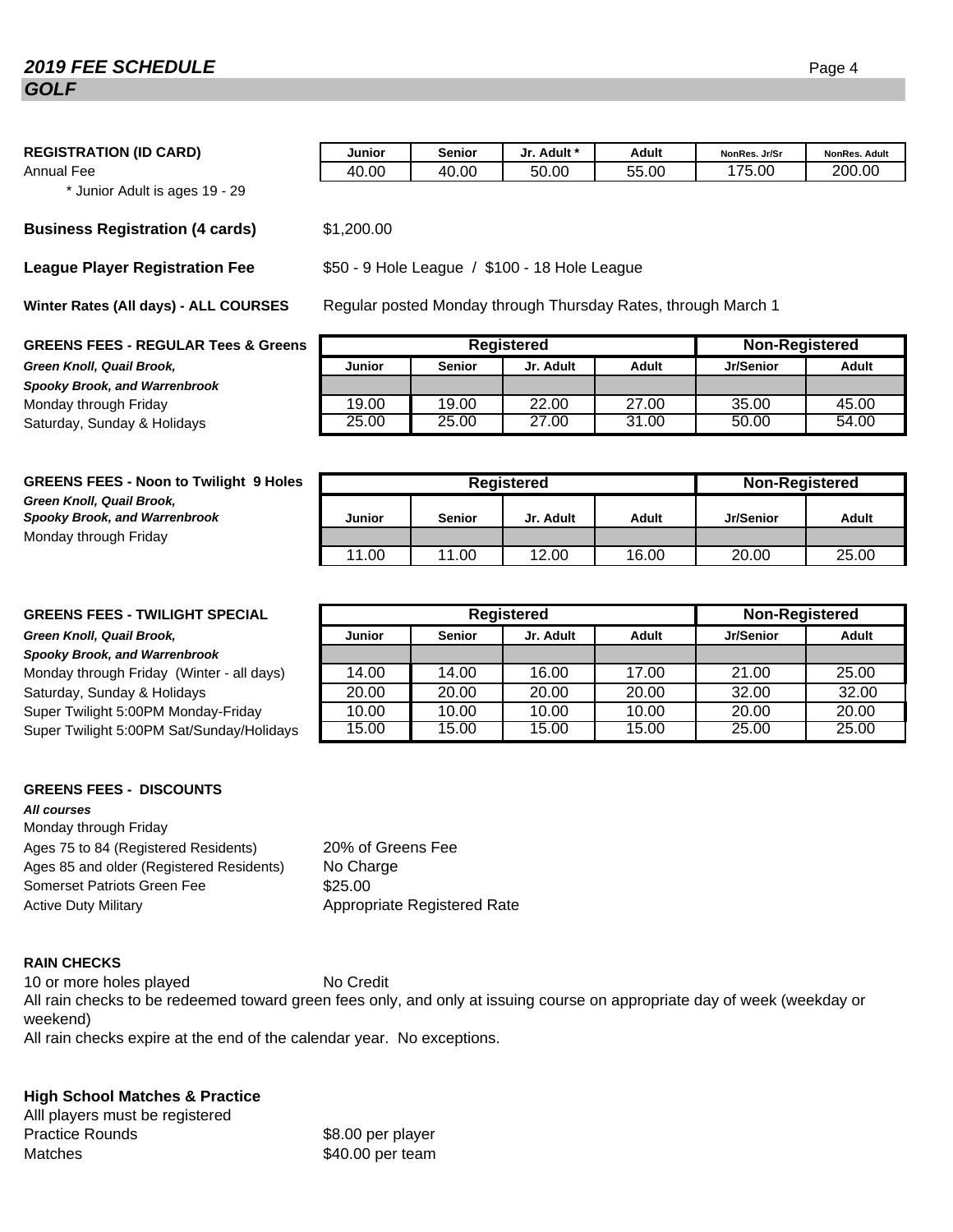# **2019 FEE SCHEDULE** Page 5 *GOLF - continued*

#### **GREEN FEES - Championship 18 Holes**

**Neshanic Valley** 

Monday through Friday Twilight Rate - Monday - Friday Saturday, Sunday & Holidays **Twilight Rate** *Fees include two passenger golf cart*

|  | GREEN FEES - Championship 9 hole Replay |  |  |
|--|-----------------------------------------|--|--|
|  |                                         |  |  |

**Neshanic Vallev** Monday through Friday Saturday, Sunday & Holidays *Fees include two passenger golf cart*

#### **Winter Rates - NV - through March 1, 2019**

**Championship Course** Monday through Friday Saturday, Sunday & Holidays **Twiglight** Monday through Friday Saturday, Sunday & Holidays.

### **Effective June 1 - September 1 GREEN FEES - Championship 18 holes**

#### **Neshanic Valley**

**Super Twilight Rate - after 5:00pm** Monday through Friday Saturday, Sunday & Holidays. *Fees include two-passenger golf cart*

# **Effective June 1 - September 1 GREEN FEES - Lake 9 Holes** *Neshanic Valley*

Weekend Early Bird - 6am - 7:30am Saturday, Sunday & Holidays **Fees include two-passenger golf cart** 

### **GREEN FEES - Academy Course - 9 holes Neshanic Valley** All Days - 9 holes All Days - 9 holes Replay Saturday, Sunday & Holidays.

| <b>Registered</b> |       | <b>Non-Registered</b> |       |
|-------------------|-------|-----------------------|-------|
| Jr/Sr.            | Adult | Jr/Sr.                | Adult |
| 45.00             | 55.00 | 65.00                 | 70.00 |
| 30.00             | 40.00 | 45.00                 | 50.00 |
| 65.00             | 65.00 | 85.00                 | 85.00 |
| 45.00             | 45.00 | 60.00                 | 60.00 |

| Registered |       | <b>Non-Registered</b> |       |
|------------|-------|-----------------------|-------|
| Jr/Sr.     | Adult | Jr/Sr.                | Adult |
| 20.00      | 25.00 | 30.00                 | 30.00 |
| 30.00      | 30.00 | 40.00                 | 40.00 |

|        | <b>Registered</b> |        | <b>Non-Registered</b> |  |
|--------|-------------------|--------|-----------------------|--|
| Jr/Sr. | Adult             | Jr/Sr. | <b>Adult</b>          |  |
| 35.00  | 45.00             | 50.00  | 55.00                 |  |
| 40.00  | 50.00             | 60.00  | 65.00                 |  |
|        |                   |        |                       |  |
| 25.00  | 30.00             | 35.00  | 40.00                 |  |
| 30.00  | 35.00             | 40.00  | 45.00                 |  |

| <b>Registered</b> |       | Non-Registered  |       |
|-------------------|-------|-----------------|-------|
| Jr/Sr.            | Adult | Jr/Sr.<br>Adult |       |
|                   |       |                 |       |
| 25.00             | 30.00 | 35.00           | 40.00 |
| 35.00             | 35.00 | 45.00           | 45.00 |

| <b>Registered</b> |       | <b>Non-Registered</b> |       |
|-------------------|-------|-----------------------|-------|
| Jr/Sr.            | Adult | Jr/Sr.                | Adult |
|                   |       |                       |       |
| 33.00             | 33.00 | 43.00                 | 43.00 |

| <b>Registered</b> |               |        | Non-Registered |
|-------------------|---------------|--------|----------------|
| Jr/ w/ Adult      | Jr./Sr./Adult | Jr/Sr. | Adult          |
| 5.00              | 15.00         | 25.00  | 25.00          |
| 5.00              | 12.00         | 12.00  | 12.00          |
| 5.00              | 17.00         | 27.00  | 27.00          |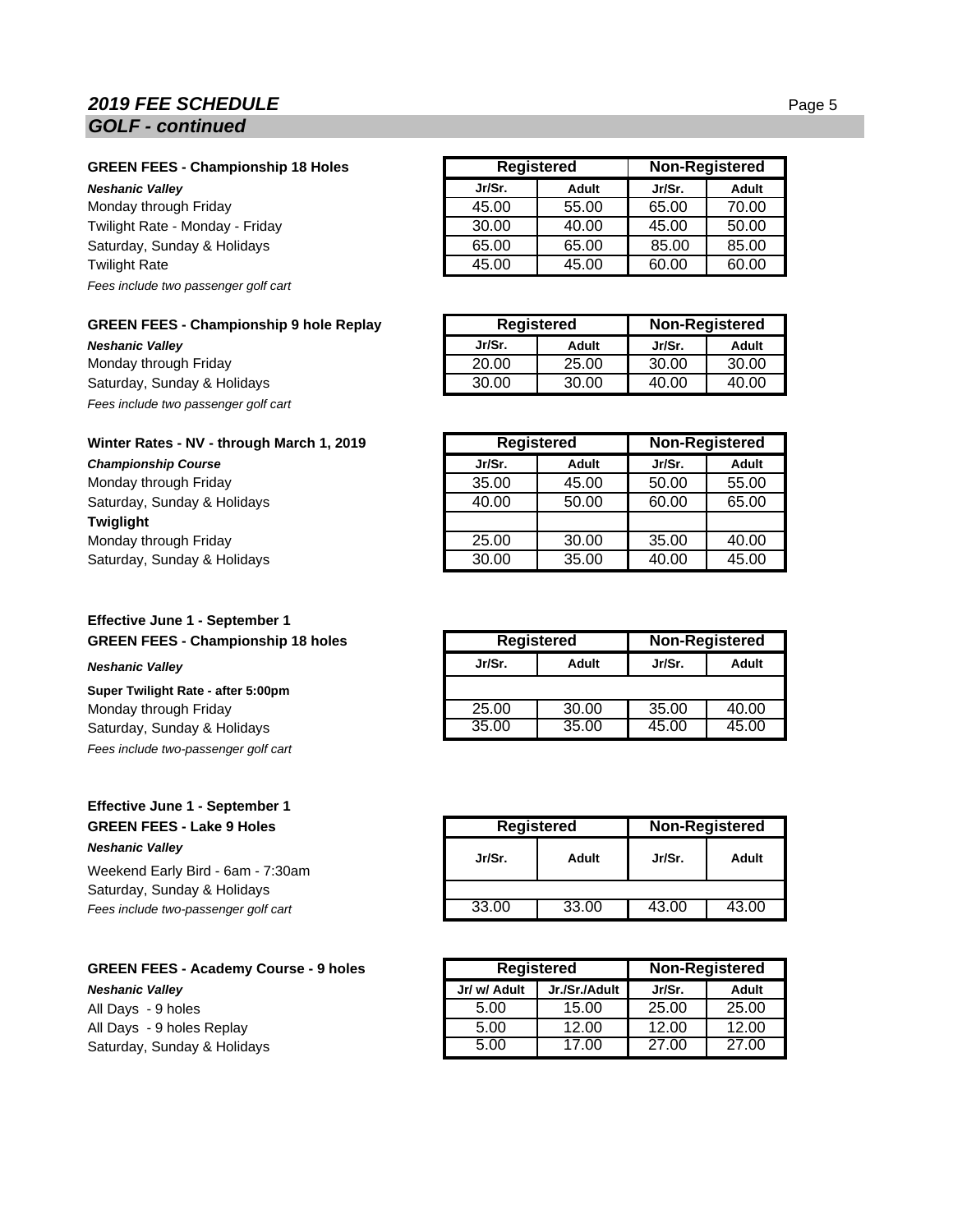# **2019 FEE SCHEDULE** Page 6 *GOLF - continued*

| FULL SERVICE OUTING FEE (NVGC only) - Shotgun<br>Shotgun start | 85.00 per golfer<br>65.00 per golfer |       |                                                  |
|----------------------------------------------------------------|--------------------------------------|-------|--------------------------------------------------|
| Shotqun Weekday (GKGC, QBGC, SBGC, WBGC)                       |                                      |       | \$40.00 or \$50.00 with \$10 credit in Golf Shop |
| <b>LEARNING CENTER - Neshanic Valley</b>                       |                                      |       |                                                  |
| Range Balls - Bucket                                           | 7.00                                 | 10.00 | 13.00                                            |
| Daily Pass                                                     | 35.00                                |       |                                                  |
| Sr./Jr. Weekday                                                | 20.00                                |       |                                                  |
| Twilight                                                       | 40.00                                |       |                                                  |
| Season Pass                                                    | 550.00                               |       |                                                  |
| Callaway Performance Center - Club Fitting                     | 100.00                               |       |                                                  |
| <b>PRACTICE/DRIVING RANGE</b>                                  |                                      |       |                                                  |

**Spooky Brook, Quail Brook, and Green Knoll** - Bucket of Balls 7.00

#### **GOLF LESSONS**

Individual 55.00 100.00 Individual Series - 5 sessions Multiple Student - 2-4 students Multiple Student - 5+ students

#### **USGA HANDICAP SYSTEM**

**Annual Registration** 

#### **YOUTH GOLF SCHOOL**

5-day two-hour school 5-day six-hour school

#### **AVID JUNIOR GOLFER**

5-day seven-hour school for three weeks 5-day seven-hour school for four weeks 5-day seven-hour school for five weeks 5-day seven-hour school for six weeks 5-day seven-hour school for seven weeks

#### **RENTALS (excludes tax)**

Hand Cart 4.69 Deluxe Golf Club Set with Bag 46.90

#### **POWER GOLF CAR RENTALS (excludes tax)**

Single Rider - Mobility cart Weekday Senior - Two Riders Two Rider Single Rider - 9 holes - Regulation Course NVGC Academy - per person - 9 holes only Mobility Impaired (NVGC Academy)

#### **GREEN FEES - GolfNow**

#### **TEE TIME RESERVATION SYSTEM**

| Annual, Full Access - Registered       | 35.00 |
|----------------------------------------|-------|
| Annual, Full Access - Non-Registered   | 75.00 |
| Annual Full Access - Family (2 people) | 50.00 |

#### **GREENS FEES - Pitch & Putt - Green Knoll**

| Monday through Friday       | 10.00 |
|-----------------------------|-------|
| Saturday, Sunday & Hoildays | 11.00 |
|                             |       |

#### GOLF SIMULATER (one hour) 50.00

| 1/2 Hour | 1 Hour |
|----------|--------|
| 55.00    | 100.00 |
| 280.00   | 515.00 |
| 60.00    | ΝA     |
| 65.00    | NΑ     |
|          |        |

| Register | Non-Reg. |
|----------|----------|
| 4በ በበ    | 50.00    |
|          |          |

| 75 G<br>,, |  |
|------------|--|
| 5000       |  |

| <b>In-County</b> | <b>Non-County</b> |
|------------------|-------------------|
| 1,850.00         | 2,000.00          |
| 2,150.00         | 2,300.00          |
| 2,350.00         | 2,500.00          |
| 2,450.00         | 2,800.00          |
| 2,550.00         | 2,900.00          |

| 9 Hole | 18 Hole |
|--------|---------|
| 7.50   | 12.19   |
| 12.19  | 23.45   |
| 17.8   | 30.95   |
| 10.32  | ΝA      |
| 7.5    | ΝA      |
| 7.5    | ΝA      |

#### appropriate registered rate

| 10.32             |  |
|-------------------|--|
| 7.5               |  |
| 7.5               |  |
| \$7 more than the |  |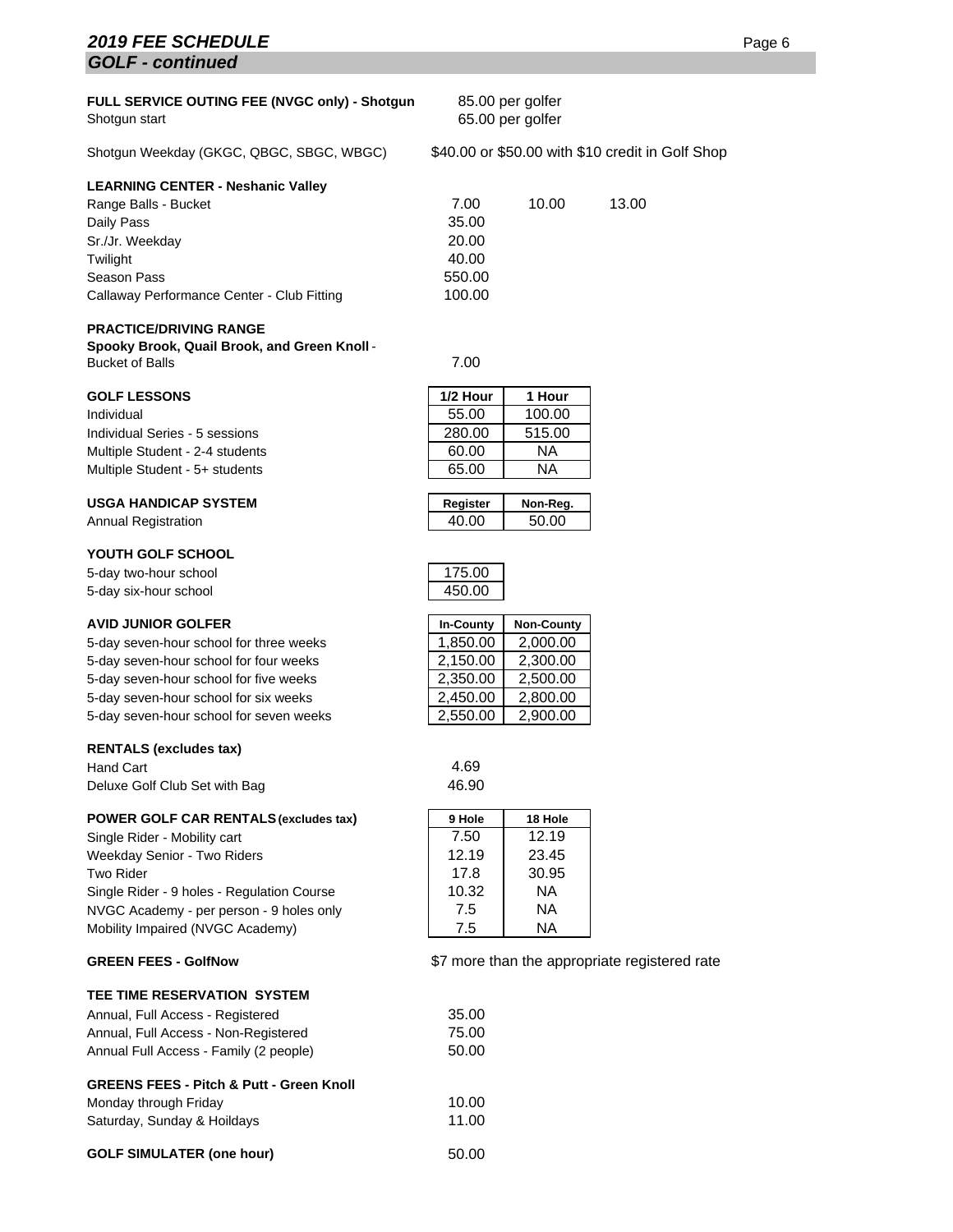#### *LORD STIRLING PARK - ROOM RENTALS ENVIRONMENTAL EDUCATION CENTER & STABLE*

#### **CLASSROOM/AUDITORIUM/RING ANNEX**

*Group less 30;* Weekday, Before 5:00 p.m. *Group less 30; Weekday, After 5:00 p.m./weekends Group 31 - 100* ; Weekday, Before 5:00 p.m. *Group 31- 100;* Weekday, After 5:00 p.m./Weekends *Group Over 100* ; Weekday, Before 5:00 p.m. *Group Over 100;* Weekday, After 5:00 p.m./Weekends

| <b>Non-Profit</b> | Other  |
|-------------------|--------|
| 50.00             | 100.00 |
| 125.00            | 175.00 |
| 70.00             | 150.00 |
| 150.00            | 225.00 |
| 100.00            | 170.00 |
| 175.00            | 300.00 |

### *MINIATURE GOLF & PADDLEBOATS*

#### **Miniature Golf**

18-Hole Round of Golf Package of 10 Rounds Camp/Group rate - 10 person minimum 5.00 per person

| Under Age 5 | Junior/Senior | Adult |
|-------------|---------------|-------|
| 2.00        | 5.00          | 8.00  |
| 16.00       | 40.00         | 64.00 |
| nor noroon  |               |       |

| <b>Paddleboats</b> | <b>Standard</b> | <b>Premium</b> |
|--------------------|-----------------|----------------|
| -----              |                 |                |

30 Minute Rental, plus tax 9.36 12.16 Camp/Group, plus tax - 10 Person minimum | 6.55 6.55

**Golf and Paddleboat Combo**

Lost Life Jacket 15.00

**Mischief Night Madness**

#### **NORTH BRANCH TRAINING ROOM RENTAL**

Government/Non-profit (Up to 30 participants) Government/Non-profit (31 - 75 participants) Other Groups (Up to 30 participants) Other Groups (31 - 75) participants)

| Weekday | Evening |
|---------|---------|
| 50.00   | 125.00  |
| 70.00   | 150.00  |
| 100.00  | 175.00  |
| 150.00  | 225.00  |

### *PICNIC AREAS*

| <b>GROUP AREAS &amp; FACILITIES</b>                  | <b>Resident</b> | <b>Non-Resident</b> |
|------------------------------------------------------|-----------------|---------------------|
| Group Size 20-49                                     | 50.00           | 100.00              |
| Group Size 50-100                                    | 75.00           | 150.00              |
| Group Size 101-200                                   | 115.00          | 230.00              |
| Group Size 201-300                                   | 165.00          | 330.00              |
| Group Size $300+$                                    | 240.00          | 480.00              |
| Pavilion - Duke Island Park, Colonial Park, &        |                 |                     |
| <b>East County Park</b>                              | 70.00           | 140.00              |
| (addition to group fee)                              |                 |                     |
| Pavilion - North Branch Park (addition to group fee) | 45.00           | 90.00               |
| <b>CLEAN-UP BOND</b>                                 |                 |                     |
| Group Size 50-100                                    | 50.00           | 50.00               |
| Group Size 101-200                                   | 100.00          | 100.00              |
| Group Size 201-300                                   | 200.00          | 200.00              |
| Group Size more than 300                             | 300.00          | 300.00              |

Individual and small group areas provided within multi-use parks

No Charge

10.00 per family 8.00 per couple

8.00 Camp/Group Rate

8.00 per Youth

10.00 per Adult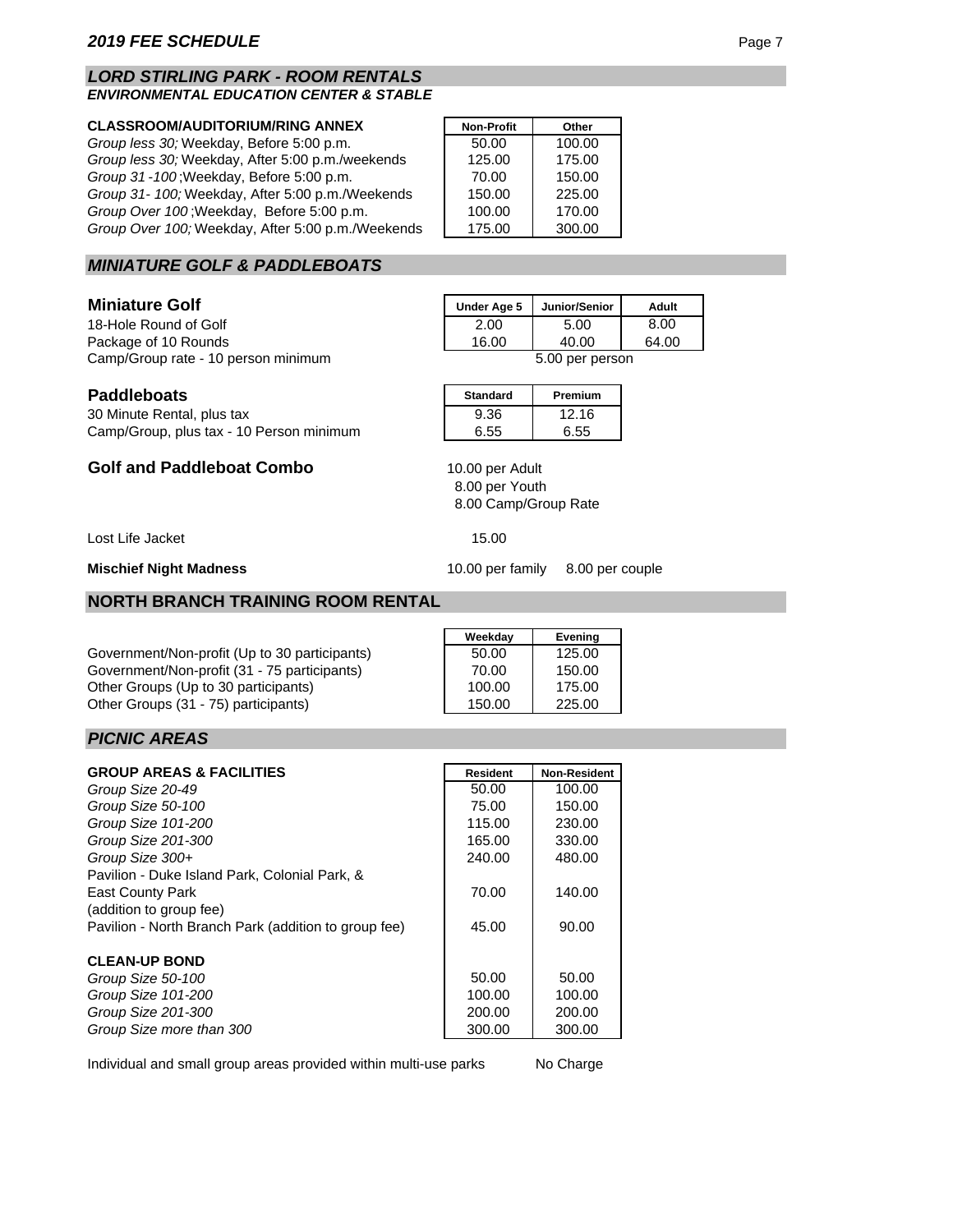# *OVERNIGHT CAMPING - Scout Troop*

## **WEEKEND ADVANCED PERMIT**

#### 30.00 per date

### *POOL - Warrenbrook*

# **SEASONAL PASS**

Family - First 3 members Family - Next Additional Family - All remaining members Couple - Adult, Age 18-59. Couple - Adult, Age 60+ Single - Age 4-59 Single - Age 60+ County Resident ID Card Weekday Evening Pass Children, age 3 and younger

| <b>Pre-Season</b> | <b>In-Season</b> |
|-------------------|------------------|
| 325.00            | 355.00           |
| 70.00             | 80.00            |
| 40.00             | 50.00            |
| 230.00            | 250.00           |
| 170.00            | 190.00           |
| 115.00            | 125.00           |
| 85.00             | 95.00            |
| 45.00             | 45.00            |
| 60.00             | 60.00            |
| No Fee            | No Fee           |

### **AUGUST through LABOR DAY POOL PASS**

### **DAILY ADMISSION FEES Weekday** Weekday Weekend/Hol

Children, age 3 and younger No Fee No Fee No Fee Youth (age 4-17) with ID Card 3.00 4.00 Youth (age 4-17) - NO Card 6.00 8.00 Seniors (age 60+) with ID Card 3.00 4.00 Seniors (age 60+) - NO Card 6.00 8.00 Adult (age 18-59) with ID Card 6.00 6.00 Adult (age 18-59) - NO Card 10.00 12.00

40.00 per person

### **SWIMMING INSTRUCTION**

70.00 per class

# *RECREATION PROGRAMMING*

**YOGA - Advanced Beginner (75 Mins) 100.00** Beginner (60 Mins) 80.00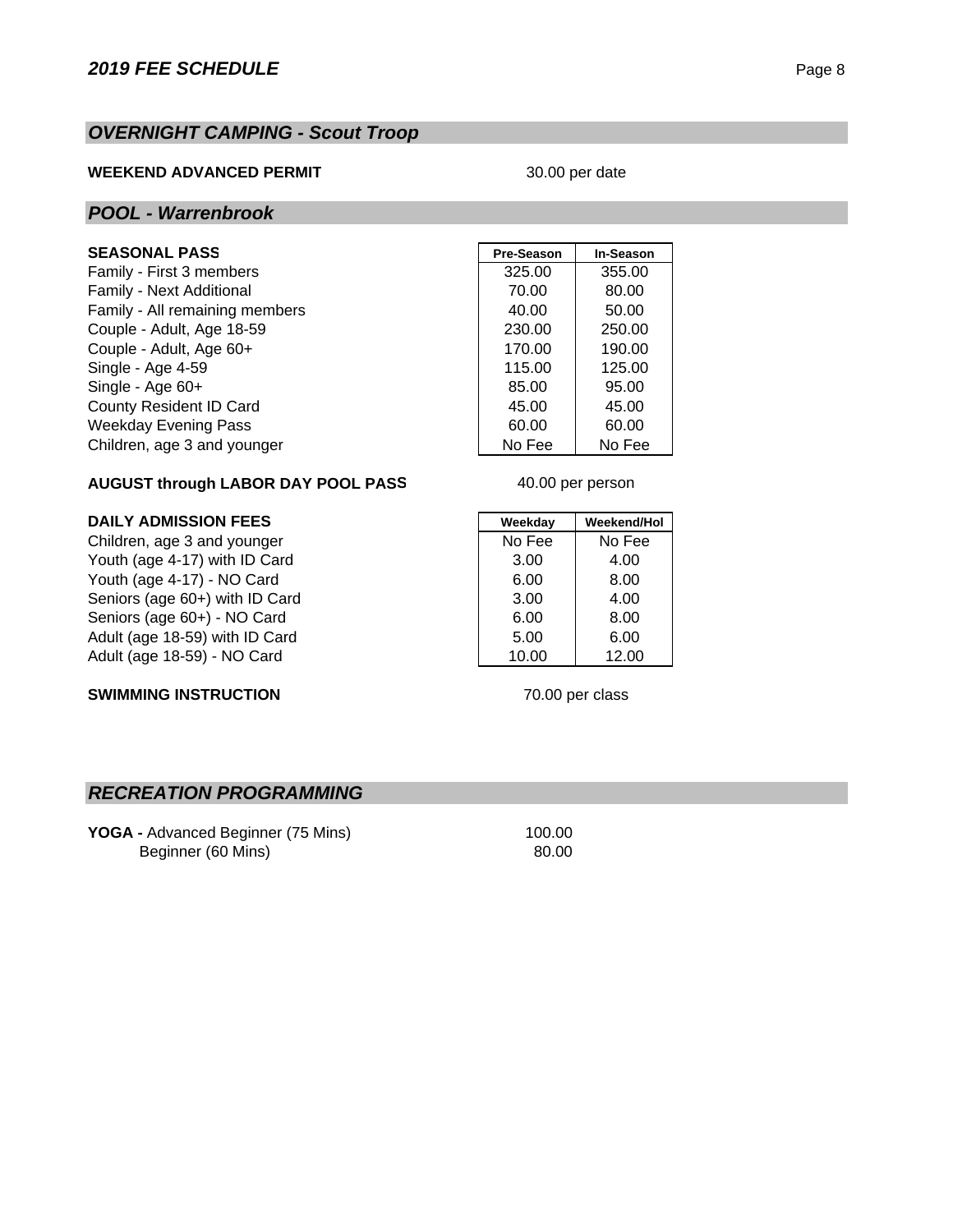# *ROLLER HOCKEY RINK*

| <b>LEAGUES - 2 Hour Period</b>                |
|-----------------------------------------------|
| <b>With Lights</b>                            |
| <b>TOURNAMENTS</b>                            |
| <b>CONCESSION (Food/Non-alcohol beverage)</b> |

# *SHOWMOBILE*

 **Government/Non-Profit Organizations**

**RENTAL & LABOR time inclusive** 4 Hours or Less 4 to 8 Hours Rate over 8 hours Rain Date

50.00 per hour additional 100.00 500.00 per date 1,000.00 per date

25.00

50.00

55.00 per date

125.00 per date

*SPECIAL EVENT*

|                                                                                 | <b>Resident</b>                          | <b>Non-Resident</b>    |  |
|---------------------------------------------------------------------------------|------------------------------------------|------------------------|--|
| <b>SINGLE DATE EVENT</b>                                                        | 400.00                                   | 800.00                 |  |
| Each additional date                                                            | 150.00                                   | 300.00                 |  |
| <b>Overnight Events</b>                                                         | 500.00                                   | 1000.00                |  |
| <b>Premium Advance Booking (In-County only)</b>                                 | 100.00                                   |                        |  |
| <b>PRE-EVENT SETUP/POST EVENT CLEAN UP</b>                                      | 50.00 per date                           |                        |  |
| <b>CLEAN UP BOND</b>                                                            | 250.00                                   |                        |  |
| <b>FAMILY ORGANIZATION CAMPOUTS</b><br>Per Unit - RV, Camper, Trailers          | 30.00 per night in advance/40.00 on site |                        |  |
| <b>FAIRGROUND LIGHTS</b>                                                        | 35.00 per hour                           |                        |  |
| <b>CONCESSIONS</b>                                                              |                                          |                        |  |
| 10 or less vendors                                                              |                                          | Included in Permit Fee |  |
| 11 - $20$ vendors                                                               |                                          | 300.00                 |  |
| Over 20 vendors                                                                 | 600.00                                   |                        |  |
| <b>HORSE SHOWS</b>                                                              |                                          |                        |  |
| Single Date - 4H                                                                |                                          | 65.00                  |  |
| Single Date - Non-4H Organization                                               | 110.00                                   |                        |  |
| Each Additional Date - Non-4H Organization                                      | 65.00                                    |                        |  |
| <b>BANDSHELL</b>                                                                |                                          |                        |  |
| Recognized Non-Profit Organization                                              |                                          | 60.00 per date         |  |
| Special Event permit requests, not otherwise covered by the Fee Schedule, shall |                                          |                        |  |

**be charged a fee as determined by the Somerset County Park Commission**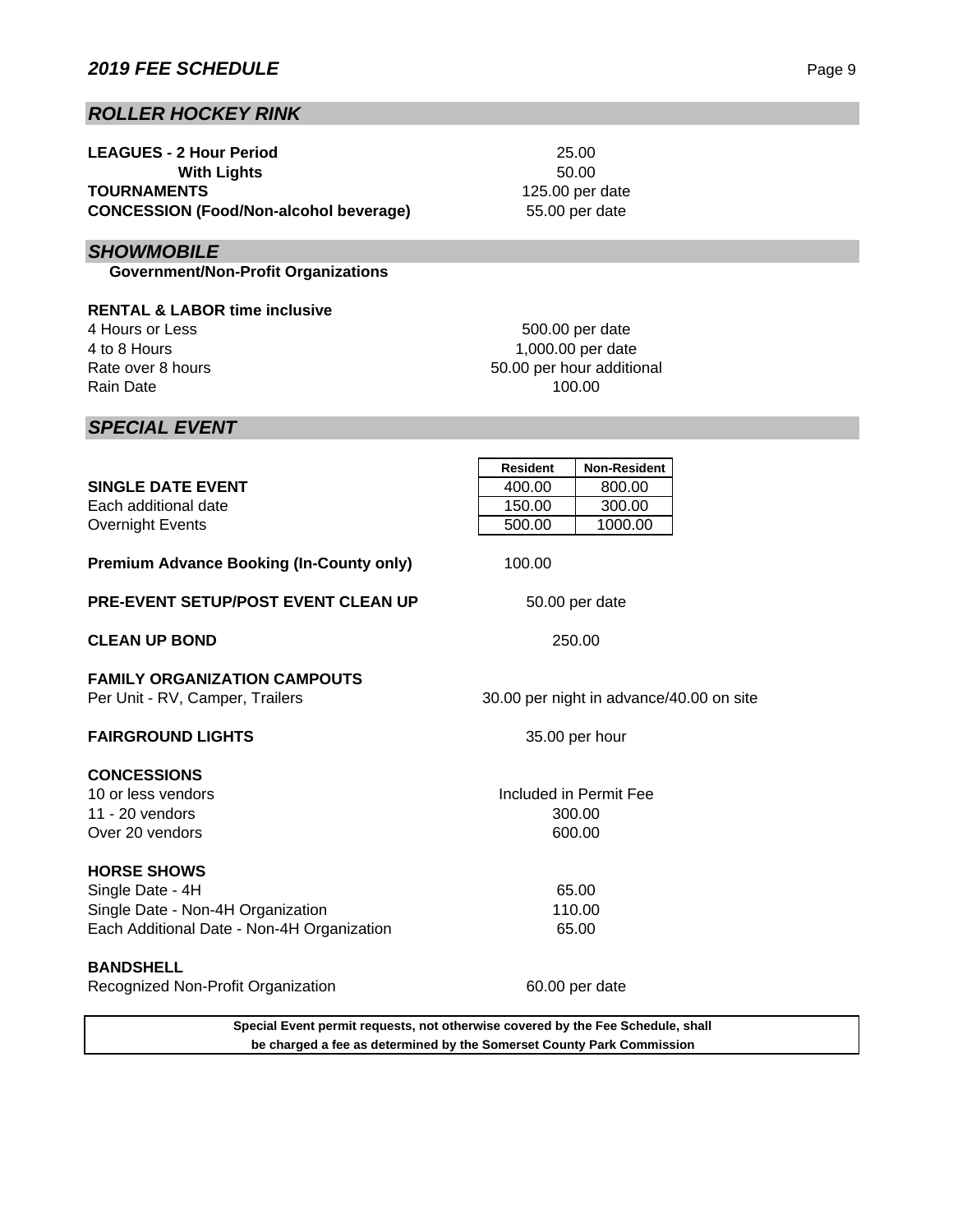# **STABLE**

| ᄓᄭᅛᄂᄂ                                                                                                                                                                            |                                                      |                                                           |                       |
|----------------------------------------------------------------------------------------------------------------------------------------------------------------------------------|------------------------------------------------------|-----------------------------------------------------------|-----------------------|
| <b>TESTING FEE</b>                                                                                                                                                               | Resident<br>12.00                                    | <b>Non-County ID</b><br>ΝA                                | Non-Resident<br>12.00 |
| <b>GROUP INSTRUCTION - 5 Weeks, 1 Hr classes</b>                                                                                                                                 | 187.50                                               | 222.50                                                    | 262.50                |
| <b>GROUP INSTRUCTION</b><br>Junior Therapeutic Camp Riding (8 weeks)                                                                                                             | 192.00                                               | <b>NA</b>                                                 | 288.00                |
| <b>ADDITIONAL REGISTRATION FEES</b><br><b>Enrollment After Closing Date</b><br>Change of Class Fee<br>Late Special Event Registration                                            | 20.00<br>10.00<br>5.00                               |                                                           |                       |
| SEMI-PRIVATE INSTRUCTION (fee for two people)<br>Book of Five Semi-Private Lessons (per person)                                                                                  | 110.00<br>240.00                                     | 120.00<br>262.50                                          | 120.00<br>262.50      |
| <b>PRIVATE INSTRUCTION - Flat</b><br><b>Book of Five Private Lessons</b>                                                                                                         | 70.00<br>315.00                                      | 75.00<br>337.50                                           | 75.00<br>337.50       |
| <b>NON-COUNTY IDENTIFICATION CARD</b><br>"Grandfathered"<br>Non-Resident                                                                                                         | No Charge<br>170.00                                  |                                                           |                       |
| <b>GROUP RIDES</b><br>Youth Group - 10 people or less<br>Youth Group - 11 people or more, per person                                                                             | 350.00                                               |                                                           |                       |
| Adult Group - 10 people or less<br>Adult Group - 11 people or more                                                                                                               | 380.00<br>33.00                                      |                                                           |                       |
| <b>INTRODUCTORY RIDES</b><br><b>NOVICE TRAIL RIDES</b><br><b>MOONLIGHT RIDES</b><br><b>BEGINNER TRAIL RIDE, plus tax</b><br><b>TROOP BADGE - per person</b>                      | Resident<br>40.00<br>40.00<br>32.00<br>26.17<br>8.00 | Non-Resident<br>50.00<br>50.00<br>40.00<br>33.65<br>10.00 |                       |
|                                                                                                                                                                                  | Resident                                             | Non-Resident                                              |                       |
| <b>HACKING - Indoor &amp; Outdoor</b><br>Weekday - per hour, plus tax<br>Weekend - per hour, plus tax<br>Late Charge - per hour, plus tax<br>Package - 10 Rides (valid one year) | 21.50<br>24.30<br>7.48<br>195.33                     | 28.51<br>32.24<br>7.48<br>257.48                          |                       |
| <b>HACKING - Reserved Horse Fee</b><br>Weekday<br>Weekend                                                                                                                        | 5.00<br>10.00                                        |                                                           |                       |
| PONY RIDES - 1/2 hour<br>Weekday, plus tax<br>Weekend, plus tax<br>Package - 10 Rides (valid one year)<br>Group Lead Line - Two ponies - One hour                                | 10.28<br>11.22<br>97.66<br>60.00                     | 12.15<br>13.09<br>115.42                                  |                       |
| <b>PONY PARTY</b><br>Each additional youth participant<br>Extra Pony<br>Invitations, plus tax                                                                                    | 175.00<br>5.00<br>20.00<br>0.47ea                    | 250.00<br>7.50<br>20.00<br>1.87/pack5                     |                       |
| <b>HAPPY TRAILS BIRTHDAY PACKAGE</b>                                                                                                                                             | 225.00                                               | 300.00                                                    |                       |
| <b>STABLE PONY PALS</b><br>2-4 yr. old w/ parent - 30 min. program<br>each additional sibling<br>5-7 yr. old w/ parent - 60 min. program<br>each additional sibling              | 5.00<br>3.00<br>10.00<br>5.00                        |                                                           |                       |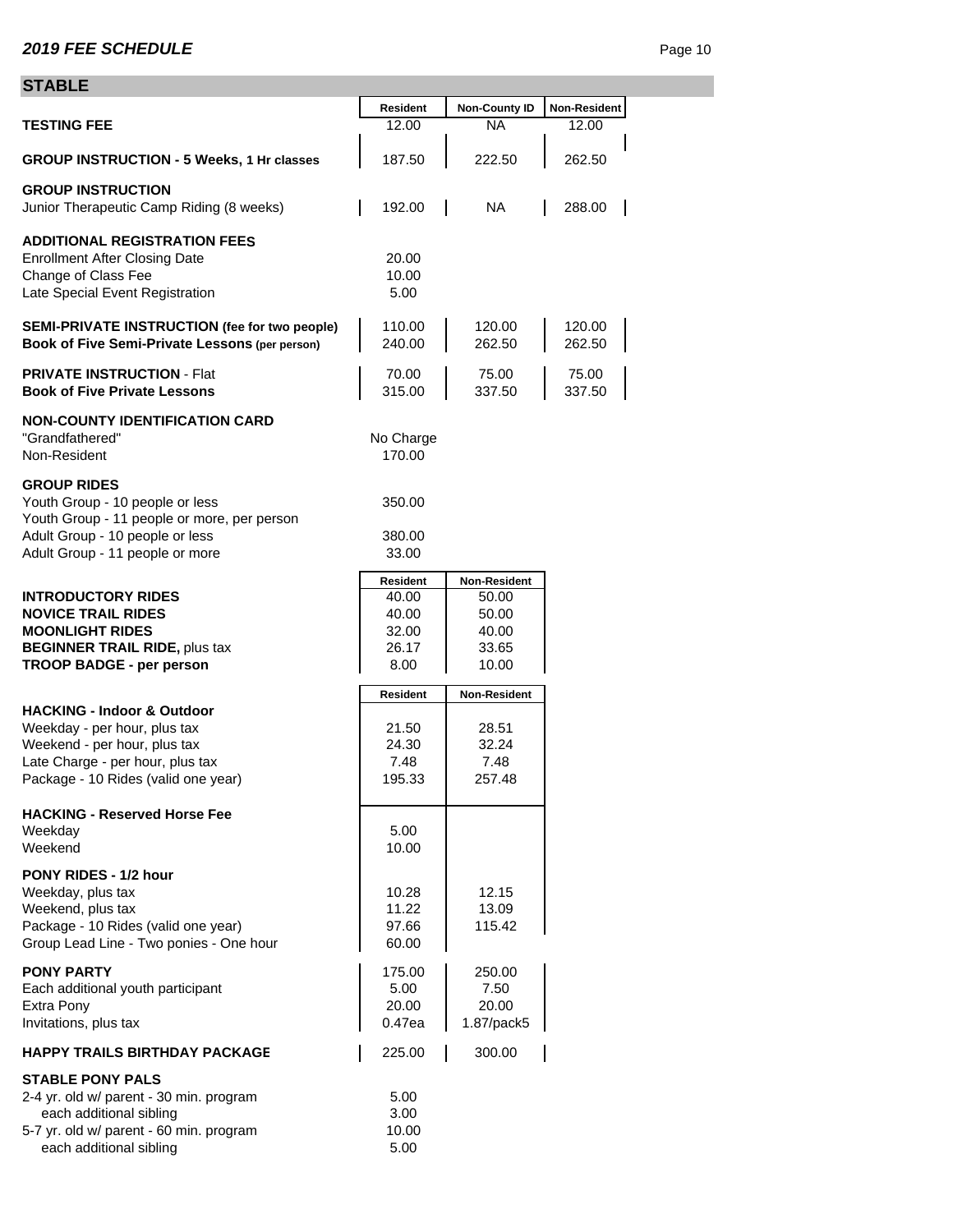# **STABLE (continued)**

| STABLE MEET THE PONIES PROGRAM       |        |
|--------------------------------------|--------|
| 7-9 yr. old - 90 min. program        | 15.00  |
| each additional sibling              | 10.00  |
|                                      |        |
| <b>SILVER STIRRUPS</b>               | 15.00  |
| <b>GOLDEN GROOMERS</b>               | 8.00   |
|                                      |        |
| <b>STABLE GUIDED TRAIL RIDES</b>     | 45.00  |
| STABLE APPRENTICE INSTRUCTOR PROGRAM | 150.00 |
|                                      |        |
| <b>STABLE HORSE HERD OBSERVATION</b> | 5.00   |

|                             |  | <b>Resident</b> |  | <b>Non-Resident</b> |
|-----------------------------|--|-----------------|--|---------------------|
| <b>SUMMER WORKSHOP</b>      |  |                 |  |                     |
| One week                    |  | 300.00          |  | 450.00              |
| Two weeks                   |  | 250.00          |  | 387.50              |
| <b>HORSE CARE WORKSHOPS</b> |  | 60.00           |  | 90.00               |
| <b>CAMP STIRLING</b>        |  | 120.00          |  | 130.00              |

| <b>HORSE SHOW ENTRY</b> | <b>Per Class</b> | Jumping |
|-------------------------|------------------|---------|
| Junior                  | 10.00            | 12.00   |
| Adult                   | 12.00            | 14.00   |
|                         |                  |         |

|                                                 | <b>Resident</b> | <b>Non-Resident</b> |
|-------------------------------------------------|-----------------|---------------------|
| <b>TRAIL PERMITS - Annual</b>                   | 20.00           | 30.00               |
| <b>TRAIL PERMIT - One Time</b>                  | 10.00           | 15.00               |
| <b>TRAIL CARD REPLACEMENT</b>                   | 3.00            | 3.00                |
|                                                 |                 |                     |
| <b>INDOOR RING RIDING - Private Horse</b>       | 14.02           |                     |
| per hour, plus tax                              |                 |                     |
| PRIVATE HORSE CROSS COUNTRY COURSE (2 hours)    | 20.00           |                     |
|                                                 |                 |                     |
| <b>HAY RIDES</b>                                |                 |                     |
| Group - 10 people or less                       | 100.00          |                     |
| Group - 11 people or more, per person           | 10.00           |                     |
|                                                 |                 |                     |
| <b>HAY RIDE with 30 MINUTE CAMP FIRE</b>        |                 |                     |
| Group - 10 People or less                       | 150.00          |                     |
| Group - 11 people or more, per person           | 15.00           |                     |
| Additional Camp Fire Time Per 30 Minute Segment | 50.00           |                     |
| <b>BARN TOUR - Per person</b>                   | 3.00            |                     |
|                                                 |                 |                     |
| <b>EQUINE ART CLASS</b>                         | 50.00           |                     |
|                                                 |                 |                     |
| <b>CLOTHING RENTAL</b>                          |                 |                     |
| Hat & Boot - Single Rental, plus tax            | 3.74            |                     |
| 10 Hat & Boot Rental Package, plus tax          | 33.64           |                     |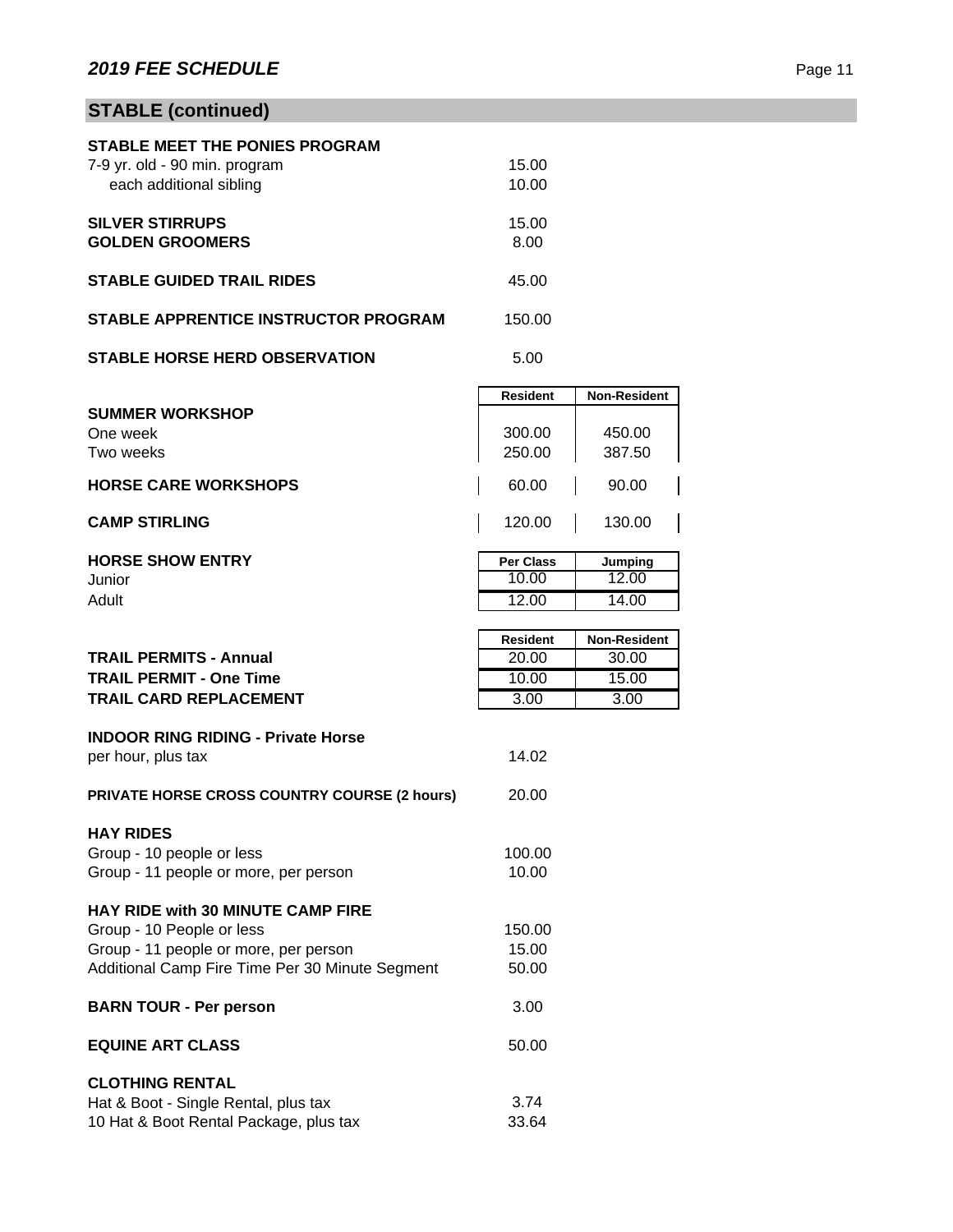# **STABLE (continued)**

| <b>CROP SALES, plus tax</b>                                                 | 8.41            |            |
|-----------------------------------------------------------------------------|-----------------|------------|
| <b>Stocking Stuffer book of four (Resident)</b>                             | 84.00           |            |
| <b>Stocking Stuffer book of four (Non-Resident)</b>                         | 114.00          |            |
| <b>AUDIO/VISUAL EQUIPMENT RENTAL</b>                                        | 5.00            |            |
| <b>KITCHEN AREA - Ring Annex</b>                                            | 10.00           |            |
| <b>FRIENDS REIMBURSEMENT -SPECIAL EVENTS</b>                                | <b>One Hour</b> | 1 1/2 Hour |
| Flat                                                                        | 20.00           | 30.00      |
| Jumping                                                                     | 25.00           | 37.50      |
| <b>BOARDING</b>                                                             |                 |            |
| Main Barn - Monthly Full Box Stall, including tax                           | 780.00          |            |
| Daily, including tax                                                        | 32.50           |            |
| Private lesson w/ Staff or Instructor                                       | 55.00           |            |
| Semi-Private lesson (2-3 riders - per rider)                                | 45.00           |            |
| <b>Schooling by Staff</b>                                                   |                 |            |
| Lunging by staff (15 min. prep, 30 min lunge)                               | 55.00           |            |
| Ground work (45 minutes)                                                    | 55.00           |            |
| Under Saddle (15 min. prep, 30 min. ride)                                   | 55.00           |            |
| <b>Grooming by Staff</b>                                                    |                 |            |
| General Grooming (30 minutes)                                               | 35.00           |            |
| Body Clipping (1 hour)                                                      | 100.00          |            |
| Each Additional 30 minutes clipping                                         | 50.00           |            |
| Assisting Vet or Farrier w/horse (other than leading to                     |                 |            |
| shoeing or vet area. i.e. holding, jogging for soundness,                   |                 |            |
| etc. per 15 min. or part thereof                                            | 17.50           |            |
| Injury Treatment of wounds, wrapping, soaking,                              |                 |            |
| poulticing, etc. per 15 min. or part thereof                                | 17.50           |            |
| <b>Blanketing</b>                                                           |                 |            |
| Per Month                                                                   | 100.00          |            |
| Per Day                                                                     | 3.75            |            |
| <b>Laundry Service</b>                                                      |                 |            |
| Washer or Dry per load (towels, saddle pads, wraps)                         | 10.00           |            |
| Wash & Dry per Stable Sheet                                                 | 12.00           |            |
| Wash & Dry per Blanket                                                      | 20.00           |            |
| Folding Laundry/rolling wraps* per load                                     | 17.50           |            |
| *if more than 8 leg wraps additional \$17.50/15 min<br><b>Turnout Boots</b> | 17.50           |            |
| Per Month                                                                   | 50.00           |            |
| Per Day                                                                     | 2.50            |            |
| <b>FLSS Retirement Boarding</b>                                             |                 |            |
| <b>FLSS Monthly Retirement - Stall</b>                                      | 565.00          |            |
| FLSS Monthly Retirement - Pasture                                           | 378.00          |            |
| Horse Trailer Parking per month                                             | 60.00           |            |
|                                                                             |                 |            |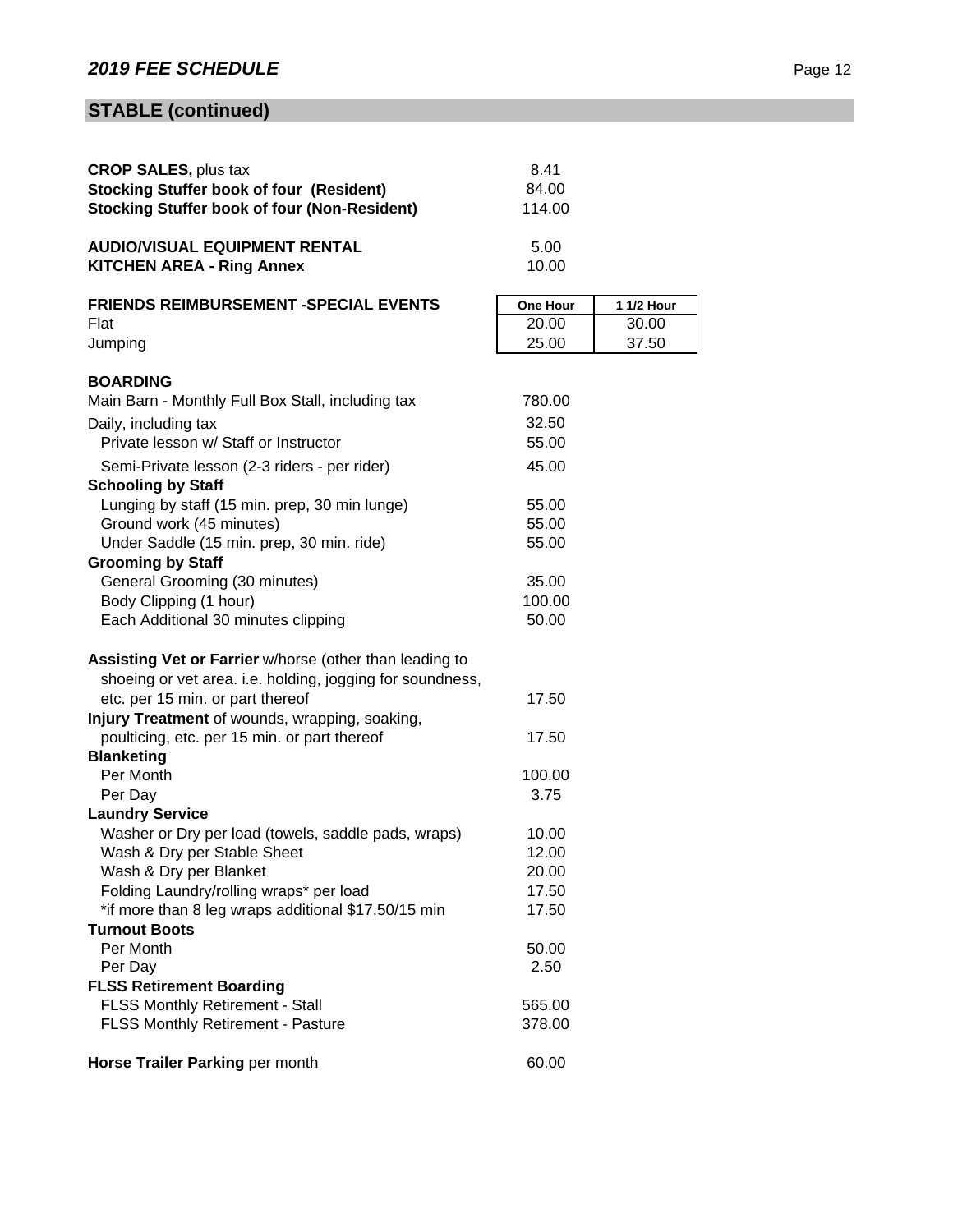# **STABLE (continued)**

|                                                 | <b>Resident</b> | Non-Resident |
|-------------------------------------------------|-----------------|--------------|
| <b>Horse Fan Program</b>                        | 12.00           | 15.00        |
|                                                 | Additional      | Additional   |
| Scout Hay Ride Weekday (with Horse Fan Program) | \$5/scout       | \$5/scout    |
|                                                 | Additional      | Additional   |
| Scout Hay Ride Weekend (with Horse Fan Program) | \$8/scout       | \$8/scout    |
| Scout Hay Ride & Camp Fire Weekday              | Additional      | Additional   |
| (with Horse Fan Program)                        | \$8/scout       | \$8/scout    |
| Scout Hay Ride & Camp Fire Weekend              | Additional      | Additional   |
| (with Horse Fan Program)                        | \$12/scout      | \$12/scout   |
|                                                 |                 |              |

# **Equine Assisted Therapy Horse Rental**

1-hour horse rental (non-mounted) 20.00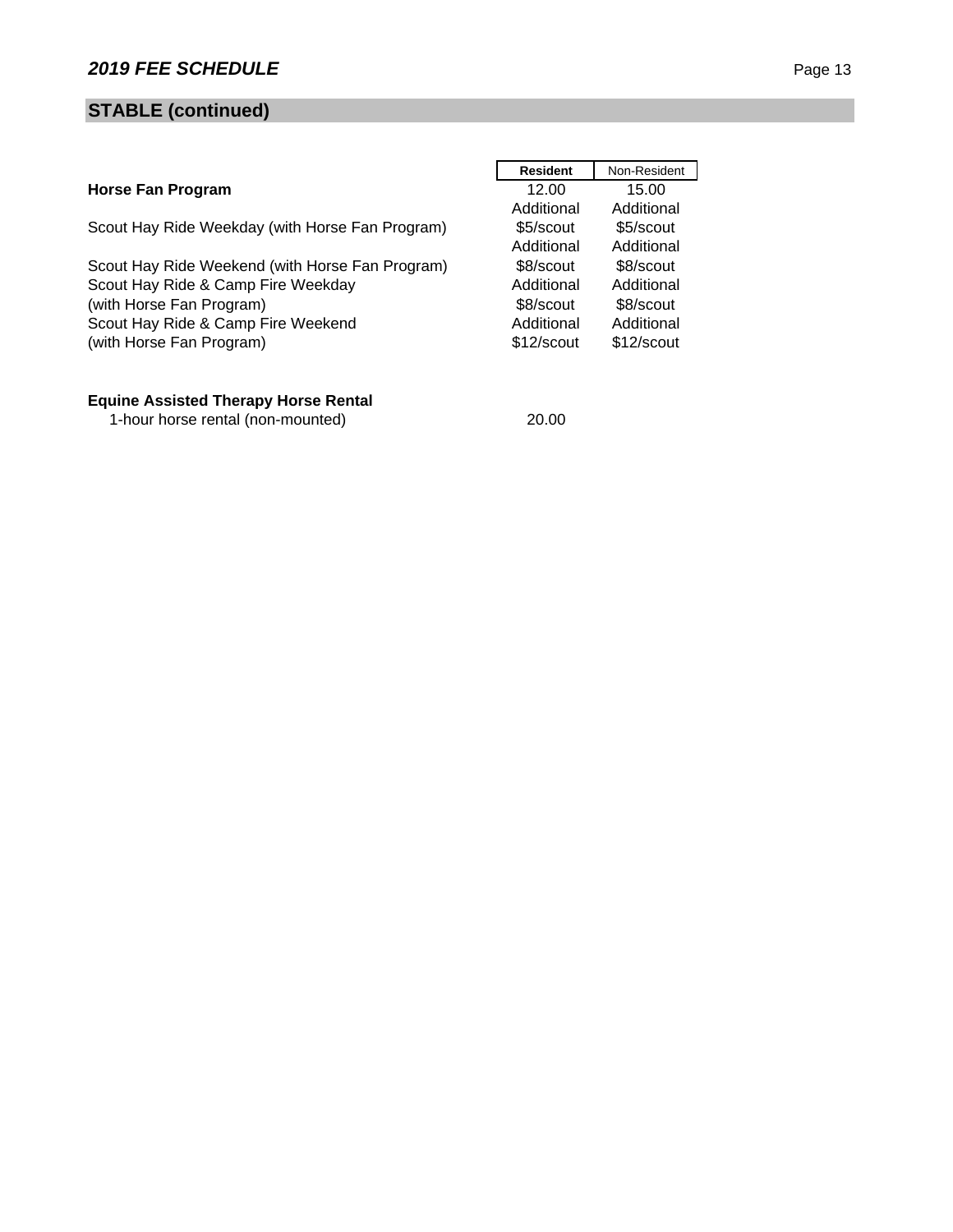# *TENNIS*

| <b>COURT FEE - November - March</b>                    | No Fee                  |
|--------------------------------------------------------|-------------------------|
| <b>COURT FEE - Hourly - April - October</b>            |                         |
| Weekday prior to 5:00 p.m.                             | 8.00/court per hour     |
| Weekday after 5:00 p.m.                                | 10.00/court per hour    |
| Weekend/Holiday                                        | 10.00/court per hour    |
| High School/College Practice                           | No Fee                  |
| High School/College Match                              | 35.00 per date          |
| Reserved Court Use - Out of Season                     | 20.00 per date          |
| <b>LEAGUE PERMIT FEE</b>                               | 50.00, plus court fees  |
|                                                        |                         |
| <b>EQUIPMENT RENTALS</b>                               |                         |
| Tennis racquet                                         | 0.94 per hour           |
| <b>Tennis Ball Machine</b>                             | 2.36 per hour           |
| <b>INSTRUCTION</b>                                     |                         |
| Group Instructional Clinics - All Ages                 | 70.00 per clinic        |
| Junior Private Lesson                                  | 50.00 per hour          |
| Beginner Adult Private Lesson                          | 65.00 per hour          |
| Advanced Adult Private Lesson                          | 80.00 per hour          |
| <b>TOURNAMENTS</b>                                     |                         |
| Youth                                                  | 10.00 per entry         |
| Single                                                 | 15.00 per entry         |
| <b>Doubles</b>                                         | 25.00 per entry         |
| <b>Rally Ball</b>                                      | 45.00 per entry         |
|                                                        |                         |
| <b>THERAPEUTIC RECREATION</b>                          |                         |
| <b>MUNICIPAL PARTICIPATION FEE - Annual</b>            |                         |
| Population Under 6,000                                 | 1,450.00                |
| Population 6,000 - 12,000                              | 2,030.00                |
| Population 12,001 - 24,000                             | 2,445.00                |
| Population 24,001 - 40,000                             | 4,740.00                |
| Population Over 40,000                                 | 7,560.00                |
| <b>SUMMER CAMP</b>                                     |                         |
| Three Week Program - Regular Hours - Participating     | 530.00                  |
| Three Week Program - Regular Hours - Non-Participating | 720.00                  |
| Three Week Program - Regular Hours - Non-County        | 967.50                  |
| Six Week Program - Regular Hours - Participating       | 990.00                  |
| Six Week Program - Regular Hours - Non-Participating   | 1,440.00                |
| Six Week Program - Regular Hours - Non-County          | 1,935.00                |
|                                                        |                         |
| Six Week - Extended Hours Option - Mornings            | 119.00                  |
| Six Week - Extended Hours Option - Afternoons          | 574.00                  |
| Six Week - Extended Hours Option - Full                | 693.00                  |
| <b>PROGRAM REGISTRATION FEE</b>                        | 6.00 per hour***        |
| ***per activity session, plus cost of materials        |                         |
|                                                        |                         |
| <b>T.R.A.I.L.S.</b>                                    | 205.00                  |
|                                                        | <b>OTHER ACTIVITIES</b> |

Special activities conducted by the Somerset County Park Commission, not otherwise covered by this Fee Schedule, shall be organized on a cost-reimbursement fee basis.